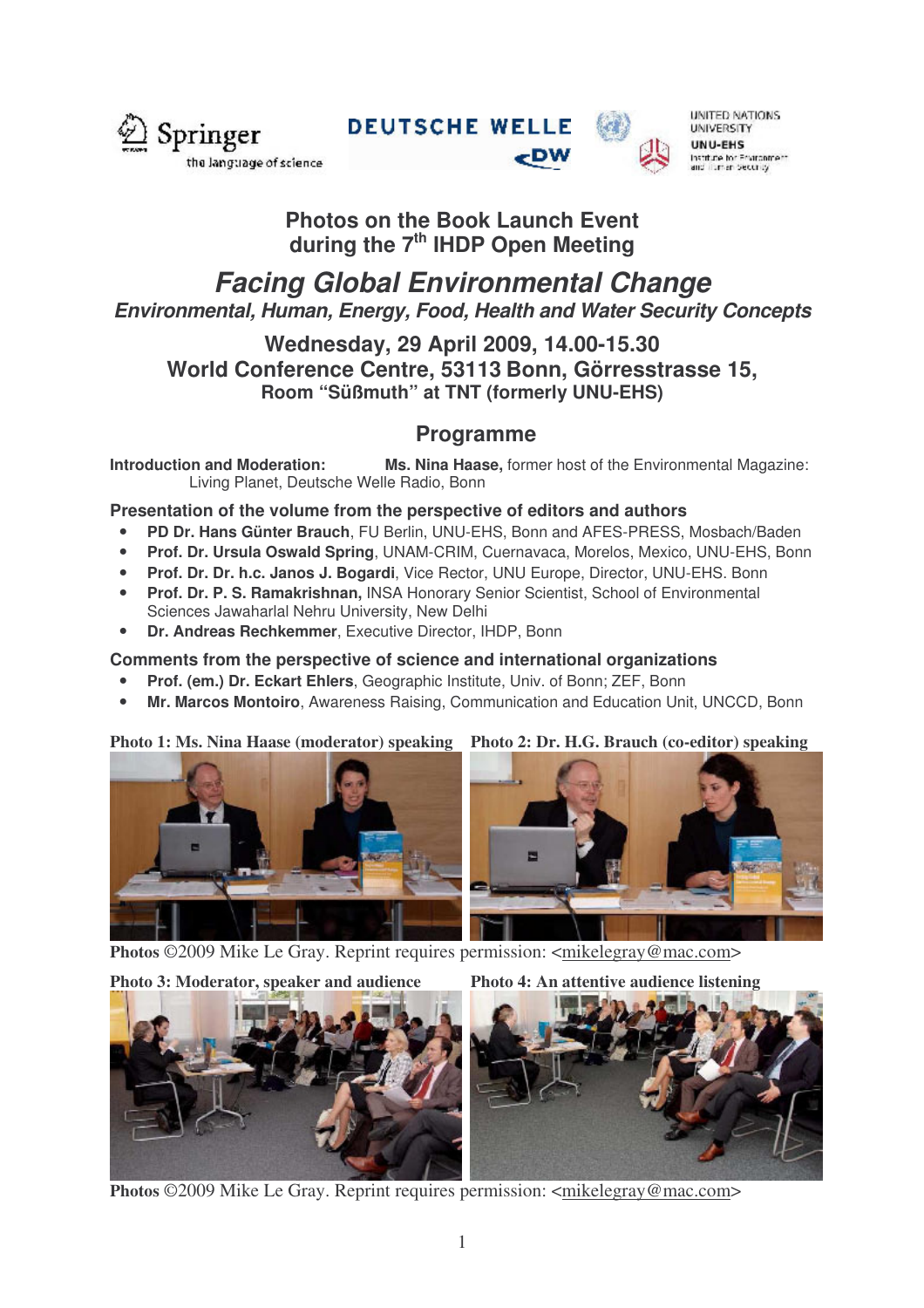**Photo 5: Prof. Ehlers; Prof. Bogardi listening**

**Photo 6: Prof. Oswald Spring listening**



**Photos** ©2009 Mike Le Gray. Reprint requires permission: <mikelegray@mac.com> **Photo 7: Prof. Dr. Ursula Oswald Spring speaking Photo 8: Prof. Janos Bogardi speaking**

![](_page_1_Picture_4.jpeg)

**Photos** ©2009 Mike Le Gray. Reprint requires permission: <mikelegray@mac.com>

**Photo 9: Participants of the Book Launch Event on 29 April in Bonn (from left to right): Dr. Heinz Krummenacher (co-editor); M. Marcos Montoiro (UNCCD, commentator); Prof. Dr. Oswald Spring (co-editor); Dr. Hans Günter Brauch (co-editor), Ms. Nina Haase (Deutsche Welle, moderator); Prof. Eckart Ehlers (commentator); Prof. D. Janos Bogardi (director, UNU-EHS, author).**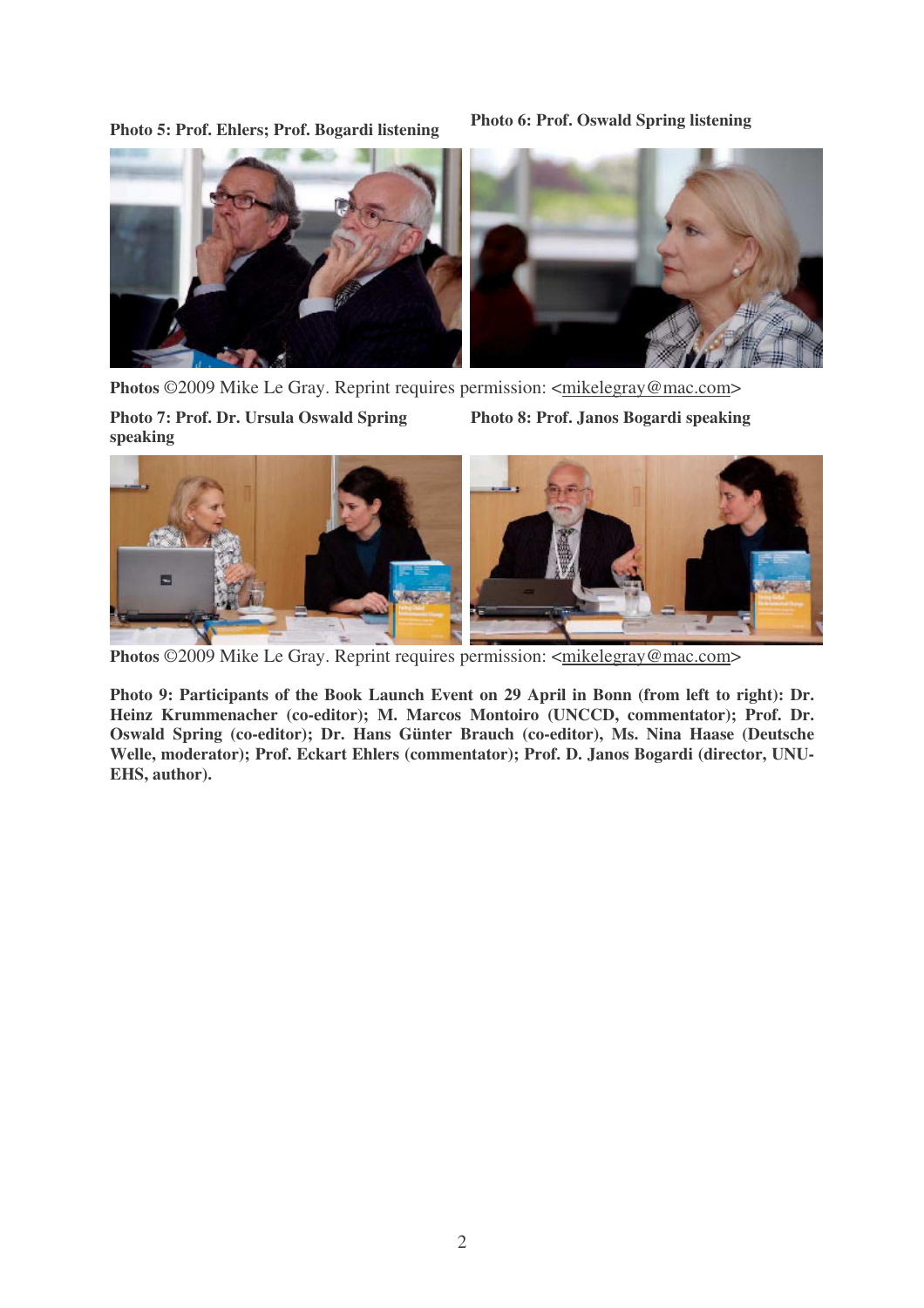![](_page_2_Picture_0.jpeg)

**Photo** ©2009 Mike Le Gray. Reprint requires permission by: <<u>mikelegray@mac.com></u><br>**Photo 10: Dr. Hans Günter Brauch (co-editor)** Photo 11: Prof. Dr. Ursula Oswald Spring (co-**Photo** 10: Dr. **Hans** Günter Brauch (co-editor)

![](_page_2_Picture_2.jpeg)

**Photos by © Ilona Roberts and Paola Tejada-Lalinde (UNU-EHS). Permission for publication is granted. Please send copies to: <tejada@ehs.unu.edu>**

**Photo 12: Prof. Dr. Janos Bogardi (author)** Photo 13: Prof. Dr. P. S. Ramakrishnann

(author)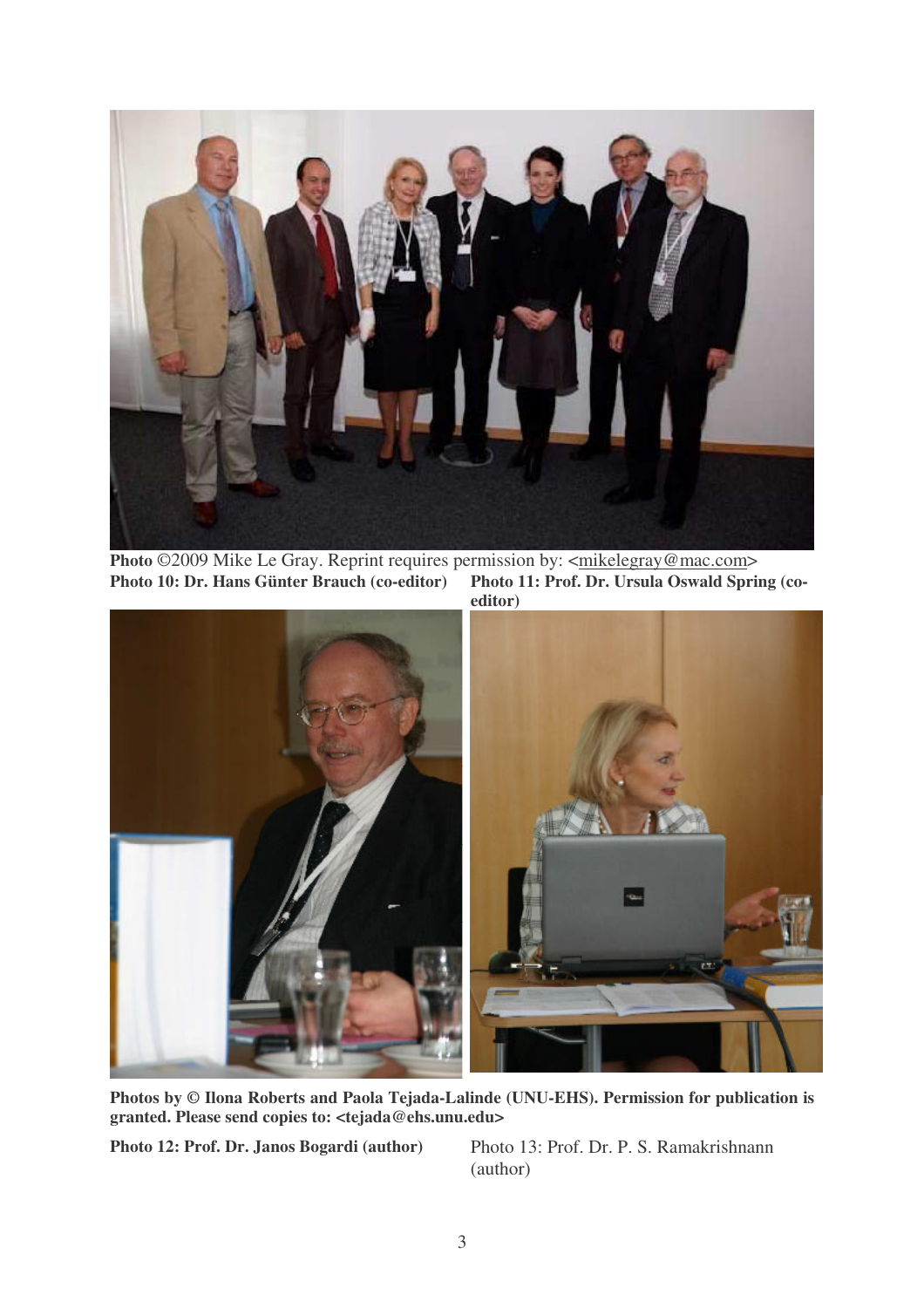![](_page_3_Picture_0.jpeg)

**Photos by © Ilona Roberts and Paola Tejada-Lalinde (UNU-EHS). Permission for publication is granted. Please send copies to: tejada@ehs.unu.edu**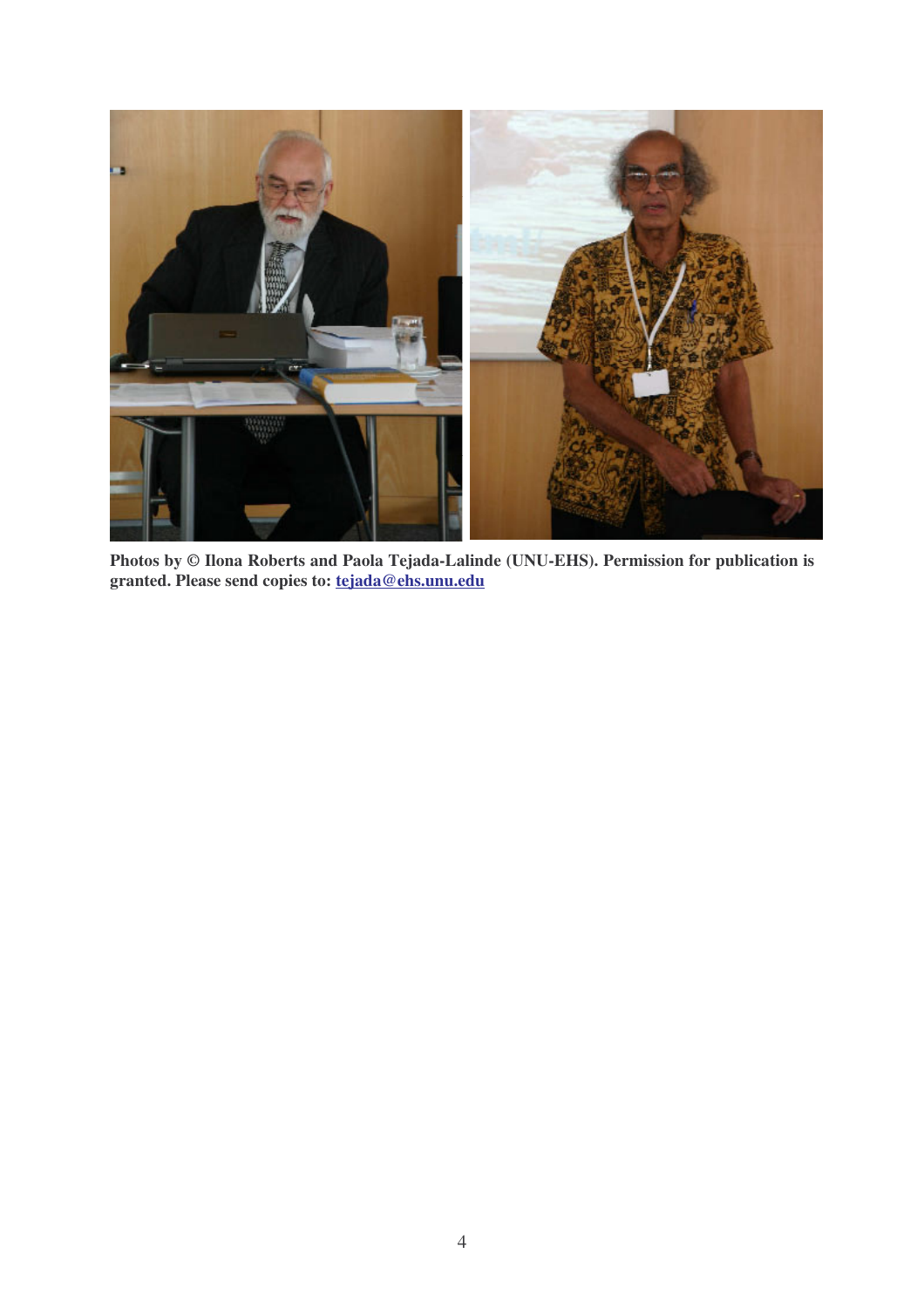![](_page_4_Picture_0.jpeg)

**Photos by © Ilona Roberts and Paola Tejada-Lalinde (UNU-EHS). Permission for publication is granted. Please send copies to: <tejada@ehs.unu.edu>**

Photo 14: Prof. (em.) Dr. Eckart Ehlers (book laudator and critic) **Photo 15:** Prof. (em.) Dr. Eckart Ehlers (book laudator and critic)

![](_page_4_Picture_3.jpeg)

**Photos by © Ilona Roberts and Paola Tejada-Lalinde (UNU-EHS). Permission for publication is granted. Please send copies to: tejada@ehs.unu.edu**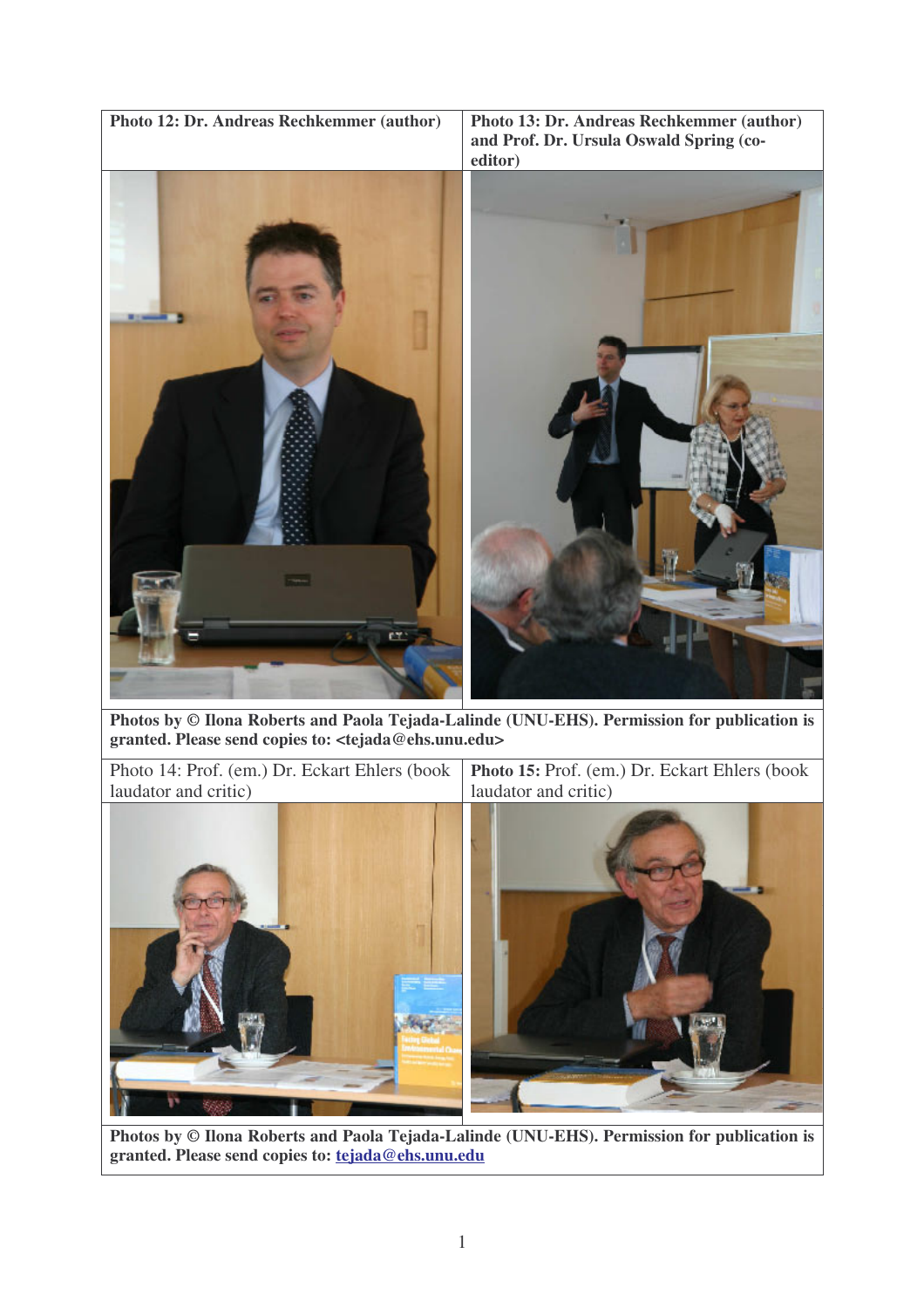![](_page_5_Picture_0.jpeg)

**Photos by © Ilona Roberts and Paola Tejada-Lalinde (UNU-EHS). Permission for publication is granted. Please send copies to: <tejada@ehs.unu.edu>**

**Photo 18: Dr. Hans Günter Brauch (co-editor) responding to questions**

**Photo 19: Prof. Dr. Ursula Oswald Spring (coeditor) responding to questions**

![](_page_5_Picture_4.jpeg)